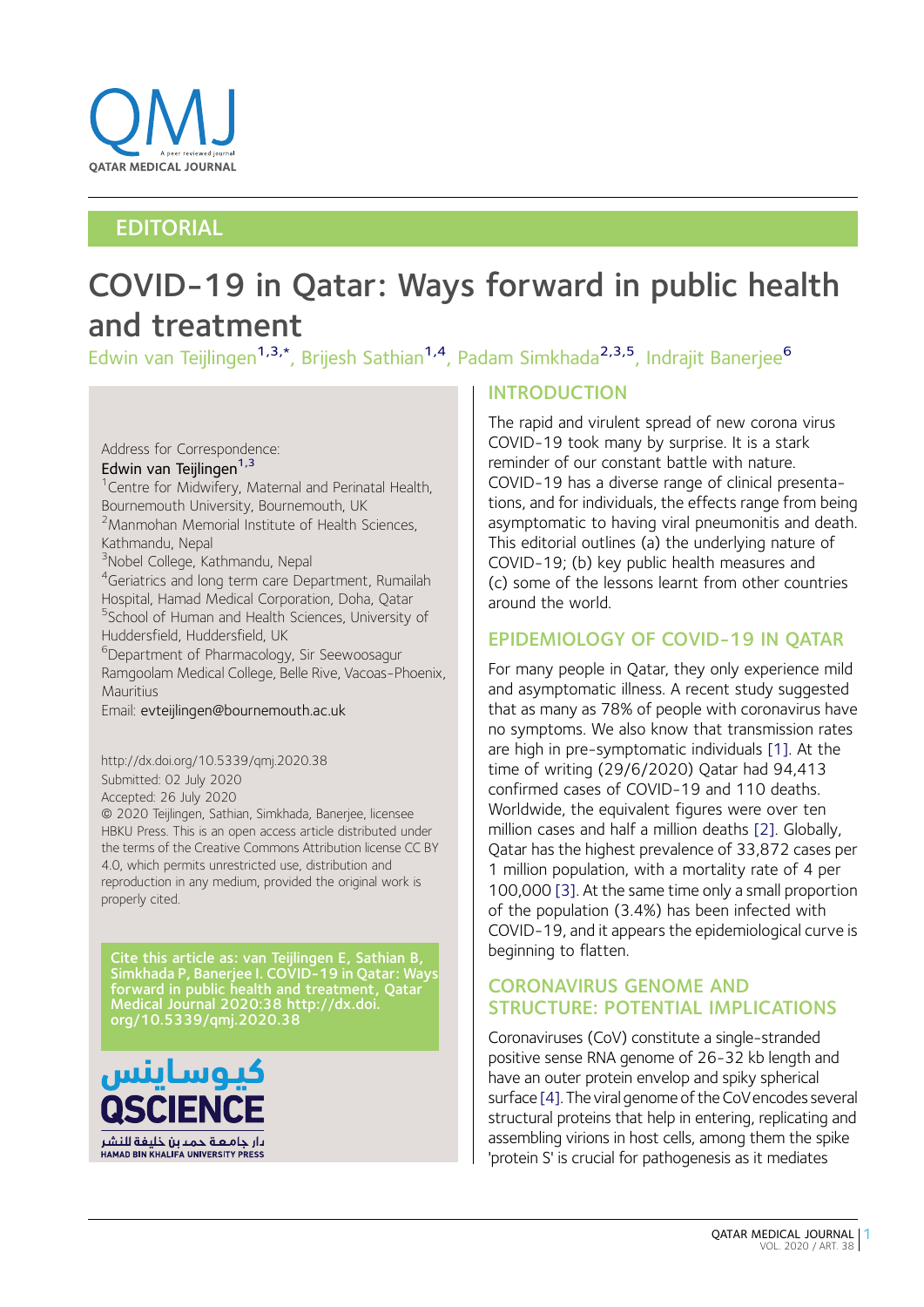<span id="page-1-0"></span>attachment to host cells. A report of five patients hospitalized with pneumonia in December 2019 showed that the viral genome sequencing of these patients have identified a novel strain of coronavirus [\[5\].](#page-5-0)

To date there are four identified genera of coronavirus including MERS (Middle East respiratory syndrome) and SARS (severe acute respiratory syndromes) [\[6\]](#page-5-0). This virus shows 88% sequence homology with two bat-derived SARS-like coronaviruses, and about 50% sequence identity with MERS [\[7\].](#page-5-0) This new virus was first named "SARS-CoV-2" by the International Virus Classification Commission.

The fundamental role of the spike protein in infectivity suggests that it is a potential target for vaccine development, antibody-mediated blocking therapy and development of antigen-based diagnostic tests. In addition, some have suggested that multiplication of the SARS-CoV-2 genome relies on the viral RNA-dependent RNA polymerase which is another probable target for the investigational nucleotide analogue Remdesivir that has broad-spectrum antiviral activity against RNA viruses [\[8\].](#page-5-0) Therefore, the possible utilization of existing antiviral treatments has many advantages in terms of safety and efficacy to be administered as investigational drugs for novel SARS-CoV-2 infection.

Testing can be for antibodies or for the virus itself (viral or antigenic tests). The former is linked to developing herd immunity, the latter would perhaps be more appropriate for contact tracing.

#### PREVENTION AND PROPHYLAXIS

#### **Prophylaxis**

Currently there is no drug which is approved to be prescribed as a preexposure prophylaxis for COVID-19. Clinical trials on the antimalarial drugs hydroxycholoroquine or choloroquine and HIV protease inhibitors are under investigation for prophylactic use. In April 2020 the Indian Council of Medical Research recommended chemoprophylaxis with hydroxychloroquine 400 mg taken twice on the first day followed by 400 mg once a week for asymptomatic healthcare workers in direct contact of confirmed or suspected COVID-19 patients, and for asymptomatic household contacts of confirmed cases. However Rathi et al., reminded us that the safety of these immunomodulators in people at risk of COVID-19 has never been evaluated [\[9\]](#page-5-0).

#### Clinical trials and potential candidates of future drugs for COVID-19

To date there is no treatment that has been proved to be highly effective and safe against COVID-19. However, a number of drugs have shown some promising results in clinical trials such as: remdesivir, chloroquine or hydroxychloroquine, combination of lopinavir and ritonavir with or without interferonbeta-1a, azithromycin and a variety of traditional Chinese medicine products [\[10\].](#page-5-0) An open label Phase III randomized multi-country clinical trial known as "Solidarity trial of treatments for COVID-19

- 1. local standard of care plus injection Remdesivir daily infusion for 10 days.
- 2. local standard of care plus oral Lopinavir and Ritonavir twice daily for 14 days.
- 3. local standard of care plus oral Lopinavir and Ritonavir twice daily for 14 days with injection Interferon beta-1a for 6 days.
- 4. local standard of care plus oral Chloroquine or hydroxychloroquine two oral loading doses, then orally twice daily for 10 days.
- 5. local standard therapy alone = control group.

Figure 1. Five arms in Solidarity trial.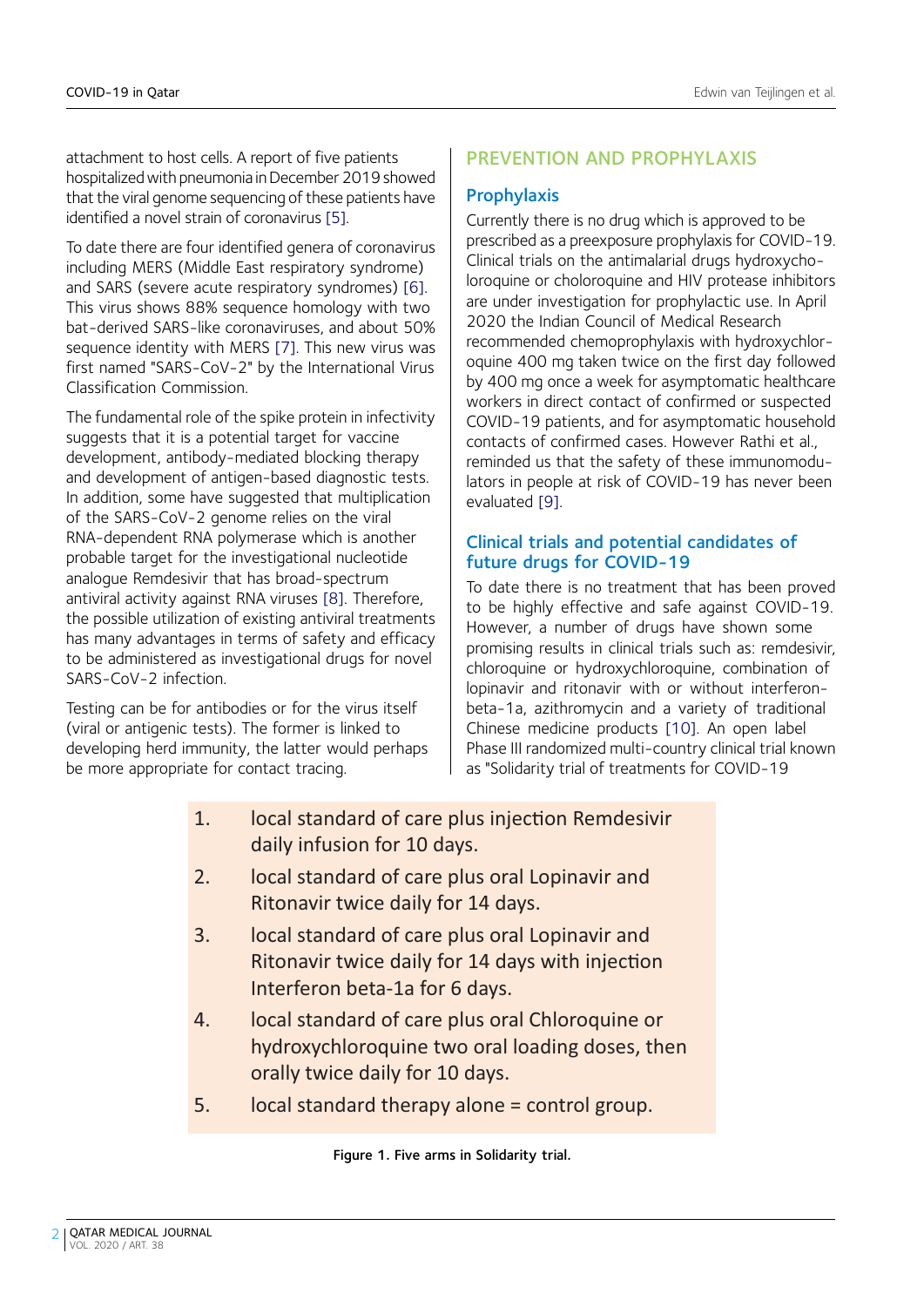infection in hospitalized patients"

(ISRCTN83971151) has been initiated in April 2020 by the WHO and recruits patients across 100 countries including Qatar, see [Figure 1](#page-1-0) [11.12].

Remdesivir: (developed as GS-5734) It is a broadspectrum antiviral drug and it was found to be effective in minimizing the lung damage in rhesus monkeys from MERS [\[13\].](#page-6-0) Remdesivir is a prodrug it gets converted to its active metabolite adenosine triphosphate which acts by inhibiting the RNA dependent RNA polymerase enzyme. It was found that it interrupts with the chain termination in Ebola virus. This drug was also found to be promising for the treatment of human immunodeficiency virus (HIV) type 1 and the hepatitis B virus [\[14,15\].](#page-6-0) On May 1, 2020 the US FDA issued an emergency use approval for remdesivir to treat laboratory confirmed cases of COVID-19 in children and adults and for patients with the severe form of the disease [\[16,8\]](#page-6-0).

In a double-blinded, randomized, placebo-controlled trial of remdesivir on 1063 patients at a loading dose of 200 mg on the first day which was followed by 100 mg daily for up to 9 additional days has shown that it could shorten the recovery time in hospitalized COVID-19 patients [\[17\]](#page-6-0).

Hydroxychloroquine (ATC Code: P01BA02) and Chloroquine (ATC Code: P01BA01): Chloroquine is a blood schizonticide, acts on the erythrocytic cycle of plasmodium species and has been used for malaria, rheumatoid arthritis over decades. It has got additional anti-inflammatory, immunomodulatory, local irritant and local anaesthetic, minor smooth muscle relaxant, antihistaminic and antiarrhythmic properties. Hydroxychloroquine, is similar to chloroquine but it is N-ethyl substituents of chloroquine. Hydroxychloroquine is FDA approved for treating lupus erythematosus [\[18,19\]](#page-6-0). An observational study in New York City concluded that hydroxychloroquine has not reduced intubation or death in patients with COVID-19. [\[20\]](#page-6-0) Hydroxychloroquine and chloroquine are drugs which are extensively undergoing clinical trials worldwide and are part of the Solidarity trial, which was initiated by the WHO. In June 2020, the hydroxychloroquine arm of the Solidarity trial ([Figure 1\)](#page-1-0) was stopped as interim trial results showed that it produced little reduction in the mortality of hospitalized COVID-19 patients when compared to standard care [\[21\]](#page-6-0).

#### Lopinavir–Ritonavir (ATC Code: J05AR10):

Lopinavir–ritonavir are both protease inhibitors used in the treatment of HIV. Lopinavir is structurally similar to ritonavir but is more potent [\[22\]](#page-6-0). Both antiretroviral drugs bind avidly with the SARS-CoV 3C-like protease (SARS-CoV 3CLpro) [\[23\]](#page-6-0). In a randomized controlled trial published in New England Journal of Medicine and conducted in China on lopinavir and ritonavir on 199 COVID-19 patients, it showed that there was no clinical benefit of the combination of drugs but there were more adverse effects e.g., nausea, vomiting and diarrhoea (Chinese Clinical Trial Register number, ChiCTR2000029308) [\[24\]](#page-6-0).

#### Interferon beta-1a: (ATC Code: L03AB07) Is

found to be effective in the treatment of multiple sclerosis [\[25\].](#page-6-0) Interferons are glycoprotein cytokines produced by host cells in response to viral infections. They have antiviral property and inhibit viruses in multiple steps, namely, viral penetration, synthesis of viral mRNA, assembly of viral particles and their release, suppression of viral protein synthesis. Interferon receptors are JAK-STAT tyrosine protein kinase receptors which on activation migrate to the nucleus and induce transcription of interferoninduced-proteins which exert antiviral effects. In a study conducted on MERS in Saudi Arabia, it was found that remdesivir and interferon beta have superior antiviral activity to lopinavir-ritonavir in vitro [\[26\]](#page-6-0). Combination of lopinavir–ritonavir and Interferon beta-1a was shown to be effective in patients infected with SARS and MERS in a transgenic humanized mouse model [\[27\]](#page-6-0).

Other drugs which have shown promising results in clinical trials for COVID-19 are dexamethasone, azithromycin and fevipafavir.

#### Dexamethasone

Dexamethasone is a long acting corticosteroid with a half-life of  $> 36$  hours. It is a known drug used for allergic reactions, cerebral oedema and shock. It was found to be very effective in COVID-19 patients in reducing mortality. The Recovery trial, which is one of the world's largest clinical trials has reported on June 16, 2020 that patients on dexamethasone 6 mg per day for 10 days has dramatically reduced the mortality in COVID-19 patients on ventilators. The case fatality rate was reduced by 20%. The probable mechanism by which dexamethasone is effective in patients with COVID-19 is by immunosuppressant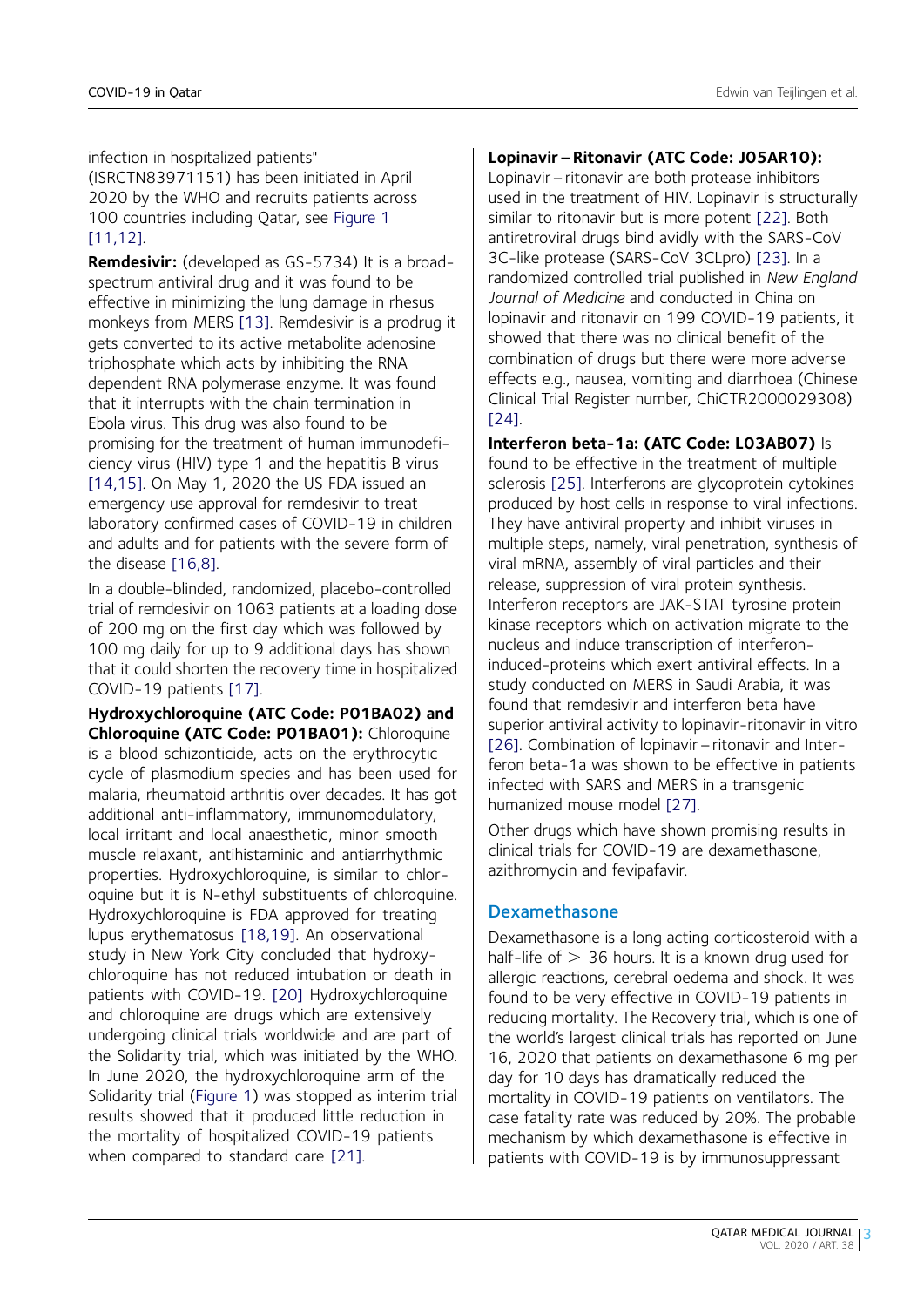effects as an overactive immune system is manifested in COVID-19 patients [\[28\].](#page-6-0)

### Azithromycin

Azithromycin is a macrolide antibiotic. The mechanism of action against COVID-19 is still unknown. According to Poschet et al., azithromycin may increase the pH of endosomal cells preventing the entry, replication and spread of the virus [\[29\].](#page-6-0) Azithromycin also has anti-inflammatory and immunomodulatory effects reducing the pro-inflammatory state induced by COVID-19 [\[30](#page-6-0)–31]. A study on 1061 patients in France has shown that a combination of azithromycin and hydroxychloroquine is effective in COVID-19 treatment and is associated with a very low fatality rate in patients [\[32\].](#page-6-0)

#### Favipavir

It is a broad spectrum inhibitor of viral RNA polymerase enzyme which is commonly used in the treatment of arenaviruses, bunyaviruses and filoviruses found to be effective in COVID-19 patients in mild to moderate symptoms of COVID-19 in India. Recently, faviqavir was included in a phase 2 clinical trial [NCT04434248]. In a non-randomized trial of 80 patients with COVID-19 in China there was a reduction in the time to COVID-19 viral clearance in patients treated with favipiravir compared with the lopinavir-ritonavir combination [\[33\]](#page-7-0).

## COVID-19 AND QATAR'S HEALTH SYSTEM

Qatar followed the WHO's global advice to all countries in mid-March: "test, test, and test". Qatar started testing early [\[34\]](#page-7-0) and has now tested over 10% of its population. In terms of public health, antibody tests are important in detecting infections in people who are asymptomatic, and the more tests that are conducted the easier it becomes to trace (potentially) infected people to reduce transmission. The Qatar Ministry of Public Health [\[35\]](#page-7-0) developed a framework for action identifying four key stages: (1) Preparedness, not just of the health services; (2) Surveillance and detection to ensure the earliest diagnosis, support and surveillance to contain outbreaks; (3) Response and containment to limit COVID-19 spread and ensure health services can provide high quality care to large numbers of severe patients, and (4) Recovery and continuity, especially mitigating socio-economic impacts, learn lessons and enhance future response capabilities.

As the proportion of tested people is higher in Qatar compared than in most other countries, so is the proportion of asymptomatic cases testing positive in the general population. The question is can Qatar cope? Does it have the capacity to test just under 3 million people and do the contact tracing?

In terms of health facilities, key questions in the 'Response & Containment' stage must address the following: Does Qatar have adequate bed capacity especially to deal with people affected by COVID-19 who are in need of ventilators in ICU? What is the availability of PPE (personal protective equipment) such as aprons, gloves, surgical masks and eye protection?

In terms of its health system, Qatar's Framework for Action followed the 2016 WHO Guidelines on Core Components of Infection Prevention and Control (IPC) Programmes at the National and Acute Health Care Facility Level [\[35\].](#page-7-0) Thus the Framework for Action includes cross-cutting programmes, such as: (1) Infection prevention and control in among frontline health workers at risk, (2) Communication strategy, and (3) Promoting COVID-19 research [\[36\].](#page-7-0) The latter includes Qatar participating in the already mentioned Solidarity trial [\[11](#page-5-0) – 12].

## STOPPING THE SPREAD OF COVID-19

In a global crisis there are both global and local factors at play. One key local factor in Qatar is its large migrant workers' population. Living and working conditions of migrant workers, such as camps are overcrowded. Qatar recognises the risk of infection in migrant workers, in addition to the importance of recording new cases of COVID-19 across the country. Whilst new infections have also increased among citizens and residents, as a result of contact with infected family members, who had been infected at work or family gatherings, suggests a lack of compliance of precautionary measures [\(Figure 2\)](#page-4-0), especially physical distancing and staying at home. The ministry reports that (most) newly infected cases have been quarantined where they are receiving the necessary medical care [\[37\].](#page-7-0)

It is important that any health promotion advice and regulations are made available in the key languages (such as Hindi, Bangla, Nepali) languages of Qatar's migrant workers as many do not speak Arabic or (poor) English.

It is worthwhile asking the question: "What can Qatar learn from countries where COVID-19 appeared earlier". We highlight three examples below.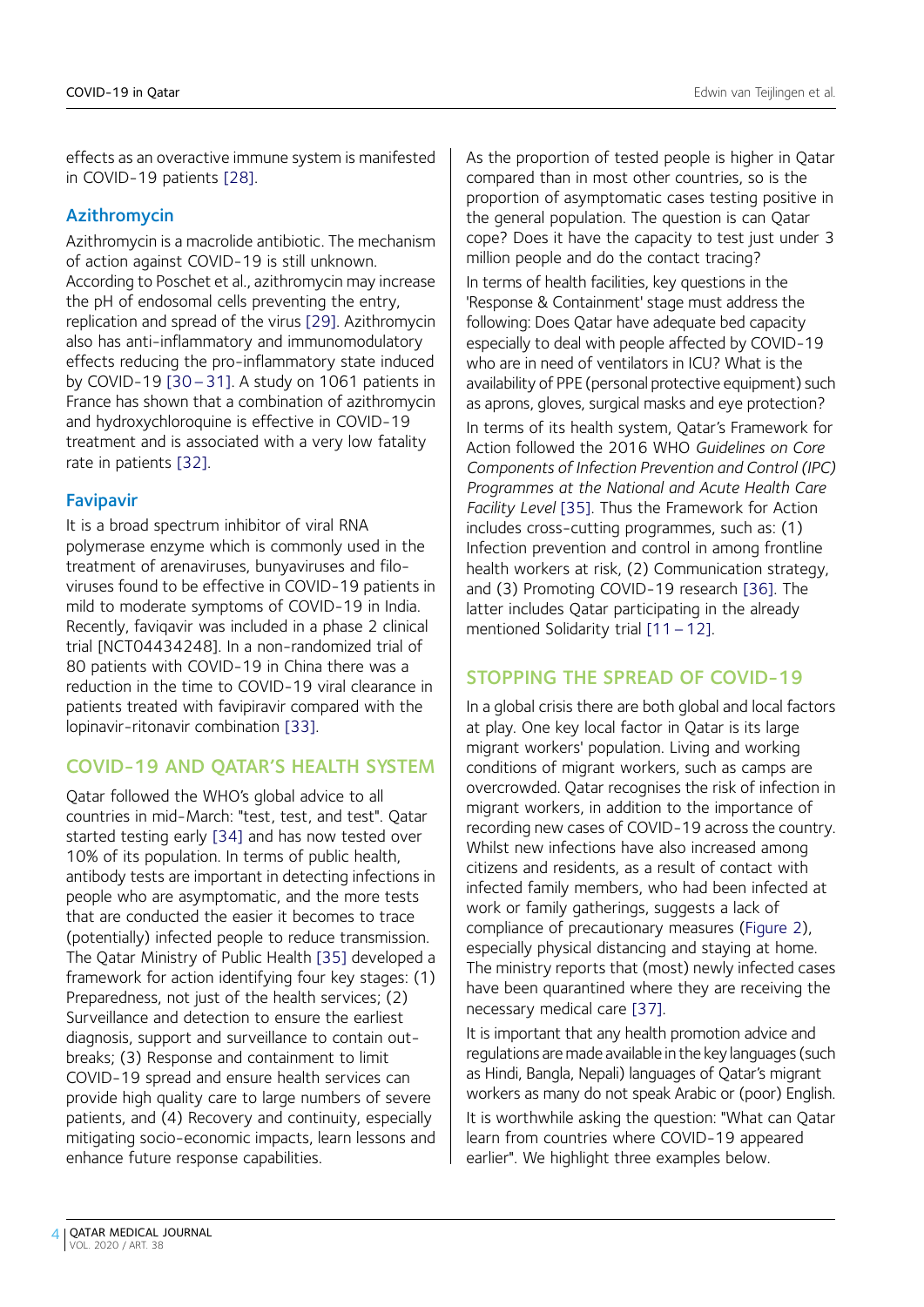- <span id="page-4-0"></span>1. All citizens/residents to install tracing app 'Ehteraz'.
- 2. Max 2 people in one vehicle (3 for some exceptions).
- 3. Some sport allowed in areas close to residence, but with social distancing and face masks and avoiding gatherings from 19 May.
- 4. Closing shops and commercial activities 19-30 May, except food and catering shops, pharmacies and restaurant deliveries.

Figure 2. Qatar Public Health rules around COVID-19.

The UK started with a public health strategy referred to as 'flattening the epidemic curve' ([Figure 1\)](#page-1-0) and in the process building up a populationlevel 'herd immunity', while seeking to protect high-risk groups and hoping of the appearance of a vaccine and effective treatments in due course. This strategy did not include testing people suspected of having the virus but promotes self-isolation and improved hygiene measures as a personal prevention strategy.

India introduced a public health strategy based on severe measures to restrict movement of people to suppress the epidemic, a so-called lockdown. This involved mass quarantine, travel restrictions, closures of education establishments and workplaces, and so on, but not testing and contact tracing. This strategy is potentially better at preventing the spread of the virus in the short term, but it is not sustainable and is not easily tolerated for longer periods of time by many 'healthy' people.

South Korea acted fast in January 2020, having had experience from recent outbreaks of MERS. It had a strategy that involved a focus on testing and of tracing contacts of infected people. Testing and contact tracing is commonly used in other infectious diseases, such as sexually transmitted infections (STIs). Some countries did not prioritise testing to detect infected people followed by tracing others they had been in contact with, partly because it is less effective than for example partner tracing in STIs as COVID-19 can be transmitted by asymptomatic and pre-symptomatic individuals, and partly because the number of people a person with COVID-19 has contact with in a day is typically much higher than those related to sexual contacts.

# REMOTE CARE THROUGH TELEHEALTH

The measures adopted internationally to curb the spread of COVID-19 have led to significant changes in how healthcare is accessed and provided. As face-toface consultations between healthcare workers and patients pose a potential risk to both parties, remote care and telehealth offer alternatives.

Telehealth (or telemedicine) means providing personalised healthcare over a distance [\[38\]](#page-7-0), it includes consultations and communication by phone, text messages, email or other internet-based services [\[39\]](#page-7-0). While telehealth has much to offer in the provision of remote care to patients, accessing it may prove a significant challenge to those most in need, including older people, those from socio-economically disadvantaged backgrounds, and those with physical or learning disabilities.

# COVID-19 AND PREGNANCY

At present, limited information is available for pregnant women with COVID-19 in order to propose best practices for specialized care. However, the literature suggests that pregnant women with COVID-19 infection may develop severe clinical manifestations [\[40\].](#page-7-0) Therefore, surveillance systems for pregnant COVID-19 patients are being established to analyse the maternal and foetal outcomes. Also, awareness about management of COVID-19 positive pregnancies and prevention of neonatal infection is important for healthcare professionals. Proper vigilance and monitoring of the disease spread and rapid implementation of preventive measures are crucial to contain the spread of infection in the community. Readily available standard respiratory support to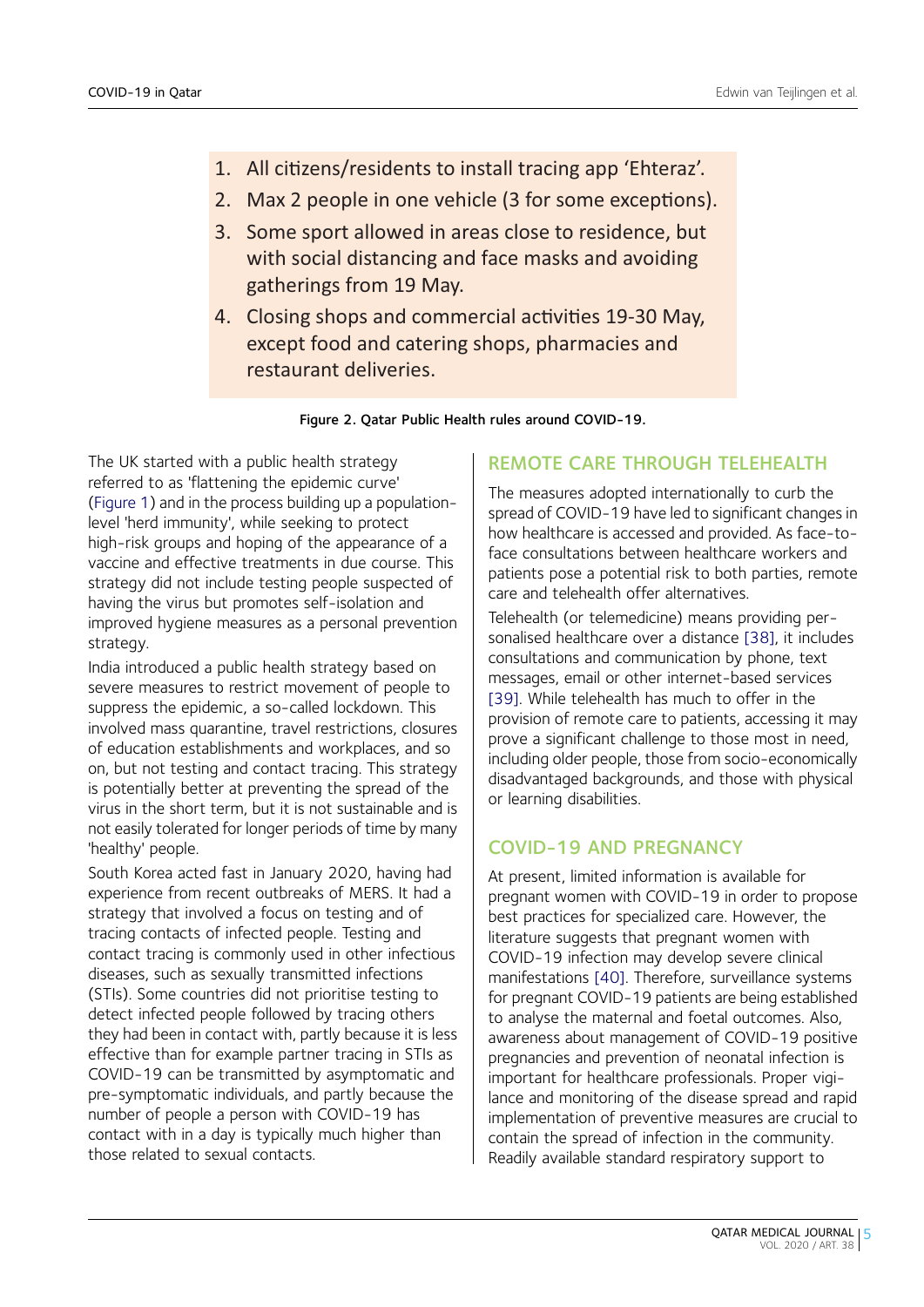<span id="page-5-0"></span>manage severe COVID-19 infections in pregnancy is crucial and should be implemented rigorously by a multidisciplinary team. For better understanding, it is essential to help provide systematic data reporting for evidence-based clinical assessment, management and pregnancy outcomes in infected females that will guide healthcare facilities with limited resources to manage this vulnerable population in such an outbreak.

# COVID-19 AND COMMUNITY HEALTH

Quarantine, hand hygiene, and face masks can potentially minimize the infection rate and mortality in the community [\[41\]](#page-7-0). The Qatari measures in [Figure 2](#page-4-0) need community participation, which is essential for a collective and socially acceptable response to preventing COVID-19. Engagement of local communities is essential to ensure compliance of lockdown until necessary measures are in place to ease the restrictions. In addition, there is a need for tailored national, regional, and community-based solutions for infection prevention taking into consideration the needs of our diverse population.

## CONCLUDING REMARKS

There are direct effects of COVID-19 on individuals infected by the virus and their families and friends,

and there are indirect effects related to public health measures introduced to deal with the virus. The latter refers particularly to restrictions on movement of people due to quarantine and lockdown, which can affect individuals and the society in various ways. These will be key issues to address when Qatar moves to a recovery state post-COVID-19.

The rapid spread of COVID-19 is a sign of our globalised world. It is the new reality of public health, there will likely be variants or different corona-type viruses in the future. We have learnt several things already. First, at least 60% of the population has to get infected to achieve herd immunity, no country including Qatar has come near this proportion. Second, appropriate public health measures will only work with community involvement. Third, the health and well-being of migrant workers need to be considered as COVID-19 can easily spread in crowded work places and living quarters. Fourth, telemedicine can offer an opportunity for patients to consult health workers without being physically close. Fifth, we all need to be prepared for the population's mental health in the aftermath of COVID-19 and during its lockdown. Last, but not least, we need to be prepared for a second wave of COVID-19.

## **REFERENCES**

- 1. Day M. Covid-19: four fifths of cases are asymptomatic, China figures indicate. BMJ. 2020;369:m1375. doi:[10.1136/bmj.m1375](http://dx.doi.org/10.1136/bmj.m1375)
- 2. World Health Organization. WHO Coronavirus Disease (COVID-19) Dashboard. Available from: [https://](https://covid19.who.int) [covid19.who.int/](https://covid19.who.int).
- 3. Worldometer. COVID-19 Coronavirus Pandemic. [Online] 2020 [Cited June 2020]. Available from: <https://www.worldometers.info/coronavirus>/.
- 4. Su S, Wong G, Shi W, Liu J, Lai ACK, Zhou J, et al. Epidemiology, Genetic Recombination, and Pathogenesis of Coronaviruses. Trends Microbiol. 2016;24:490–502. doi[:10.1016/j.tim.2016.03.003](http://dx.doi.org/10.1016/j.tim.2016.03.003)
- 5. Pillay TS. Gene of the month: the 2019-nCoV/SARS-CoV-2 novel coronavirus spike protein. J Clin Pathol. 2020;73:366-369. doi:[10.1136/jclinpath-2020-](http://dx.doi.org/10.1136/jclinpath-2020-206658) [206658](http://dx.doi.org/10.1136/jclinpath-2020-206658)
- 6. Perlman S, Netland J. Coronaviruses post-SARS: update on replication and pathogenesis. Nat Rev Microbiol. 2009;7:439–450. doi[:10.1038/nrmicro2147](http://dx.doi.org/10.1038/nrmicro2147)
- 7. Lu R, Zhao X, Li J, Niu P, Yang B, Wu H, et al. Genomic characterisation and epidemiology of 2019 novel coronavirus: implications for virus origins and receptor binding. Lancet. 2020;395(10224):565-574. doi:[10.1016/S0140-6736\(20\)30251-8](http://dx.doi.org/10.1016/S0140-6736(20)30251-8)
- 8. Hendaus MA. Remdesivir in the treatment of coronavirus disease 2019 (COVID-19): a simplified summary. J Biomol Struct Dyn. 2020; 1-6 [Online ahead of print]. doi:[10.1080/07391102.2020.1767691](http://dx.doi.org/10.1080/07391102.2020.1767691)
- 9. Rathi S, Ish P, Kalantri A, Kalantri S. Hydroxychloroquine prophylaxis for COVID-19 contacts in India. Lancet Infect Dis. 2020;20(10):1118-1119. doi[:10.1016/](http://dx.doi.org/10.1016/S1473-3099(20)30313-3) [S1473-3099\(20\)30313-3](http://dx.doi.org/10.1016/S1473-3099(20)30313-3)
- 10. Li T, Lu H, Zhang W. Clinical observation and management of COVID-19 patients. Emerg Microbes Infect. 2020;9(1):687-690. doi:[10.1080/22221751.2020.1741327](http://dx.doi.org/10.1080/22221751.2020.1741327)
- 11. World Health Organization. "Solidarity" clinical trial for COVID-19 treatments. Available from: [https://www.](https://www.who.int/emergencies/diseases/novel-coronavirus-2019/global-research-on-novel-coronavirus-2019-ncov/solidarity-clinical-trial-for-covid-19-treatments) [who.int/emergencies/diseases/novel-coronavirus-](https://www.who.int/emergencies/diseases/novel-coronavirus-2019/global-research-on-novel-coronavirus-2019-ncov/solidarity-clinical-trial-for-covid-19-treatments)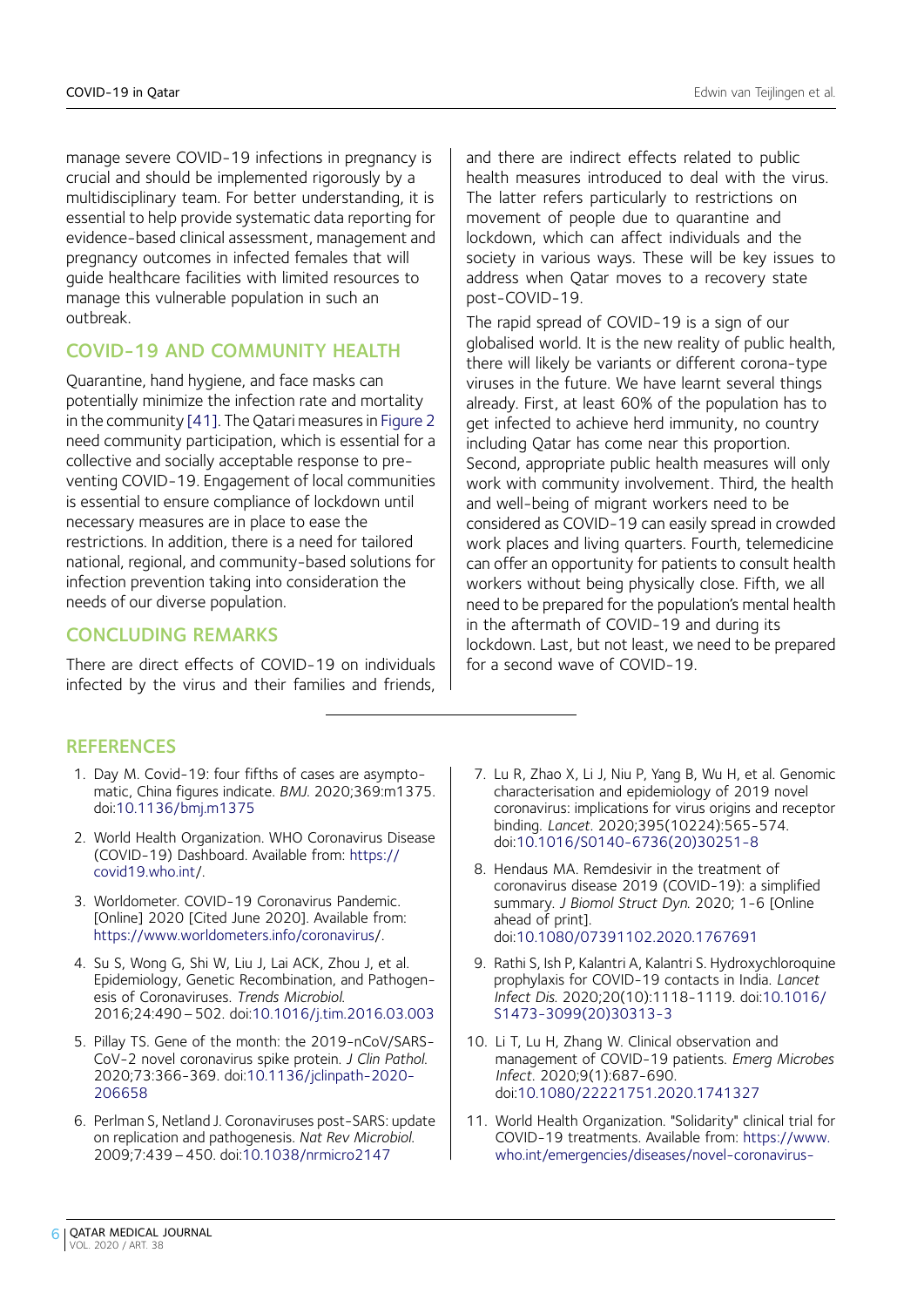<span id="page-6-0"></span>[2019/global-research-on-novel-coronavirus-2019](https://www.who.int/emergencies/diseases/novel-coronavirus-2019/global-research-on-novel-coronavirus-2019-ncov/solidarity-clinical-trial-for-covid-19-treatments) [ncov/solidarity-clinical-trial-for-covid-19-treat](https://www.who.int/emergencies/diseases/novel-coronavirus-2019/global-research-on-novel-coronavirus-2019-ncov/solidarity-clinical-trial-for-covid-19-treatments)[ments.](https://www.who.int/emergencies/diseases/novel-coronavirus-2019/global-research-on-novel-coronavirus-2019-ncov/solidarity-clinical-trial-for-covid-19-treatments) [Accessed on May 15 2020].

- 12. ISRCTNregistry. Public health emergency SOLIDARITY trial of treatments for COVID-19 infection in hospitalized patients. Available from: [http://www.is](http://www.isrctn.com/isrctn83971151) [rctn.com/ISRCTN83971151](http://www.isrctn.com/isrctn83971151). [Accessed on May 15 2020].
- 13. Lo MK, Feldmann F, Gary JM, Jordan R, Bannister R, Cronin J, et al. Remdesivir (GS-5734) protects African green monkeys from Nipah virus challenge. Sci Transl Med. 2019;11(494):eaau9242. doi[:10.1126/sci](http://dx.doi.org/10.1126/scitranslmed.aau9242)[translmed.aau9242](http://dx.doi.org/10.1126/scitranslmed.aau9242)
- 14. Tchesnokov EP, Feng JY, Porter DP, Götte M. Mechanism of Inhibition of Ebola Virus RNA-Dependent RNA Polymerase by Remdesivir. Viruses. 2019;11(4):326. doi[:10.3390/v11040326](http://dx.doi.org/10.3390/v11040326)
- 15. Ferner RE, Aronson JK. Remdesivir in covid-19. BMJ. 2020;369:m1610. doi:[10.1136/bmj.m1610](http://dx.doi.org/10.1136/bmj.m1610)
- 16. Coronavirus (COVID-19) Update: FDA Issues Emergency Use Authorization for Potential COVID-19 Treatment. Available from: [https://www.fda.gov/](https://www.fda.gov/news-events/press-announcements/coronavirus-covid-19-update-fda-issues-emergency-use-authorization-potential-covid-19-treatment) [news-events/press-announcements/coronavirus](https://www.fda.gov/news-events/press-announcements/coronavirus-covid-19-update-fda-issues-emergency-use-authorization-potential-covid-19-treatment)[covid-19-update-fda-issues-emergency-use-auth](https://www.fda.gov/news-events/press-announcements/coronavirus-covid-19-update-fda-issues-emergency-use-authorization-potential-covid-19-treatment)[orization-potential-covid-19-treatment](https://www.fda.gov/news-events/press-announcements/coronavirus-covid-19-update-fda-issues-emergency-use-authorization-potential-covid-19-treatment) (Accessed on: xx/xx/20).
- 17. Beigel JH, Tomashek KM, Dodd LE, Mehta AK, Zingman BS, Kalil AC et al. Remdesivir for the Treatment of Covid-19 - Preliminary Report. N Engl J Med. 2020;383(19):1813-1826. doi[:10.1056/NEJ-](http://dx.doi.org/10.1056/NEJMoa2007764)[Moa2007764](http://dx.doi.org/10.1056/NEJMoa2007764)
- 18. Gao J, Tian Z, Yang X. Breakthrough: Chloroquine phosphate has shown apparent efficacy in treatment of COVID-19 associated pneumonia in clinical studies. Biosci Trends. 2020;14(1):72-73. doi:[10.5582/](http://dx.doi.org/10.5582/bst.2020.01047) [bst.2020.01047](http://dx.doi.org/10.5582/bst.2020.01047)
- 19. Chowdhury MS, Rathod J, Gernsheimer J. A Rapid Systematic Review of Clinical Trials Utilizing Chloroquine and Hydroxychloroquine as a Treatment for COVID-19. Acad Emerg Med. 2020;27(6):493-504. doi:[10.1111/acem.14005](http://dx.doi.org/10.1111/acem.14005)
- 20. Geleris J, Sun Y, Platt J, Zucker J, Baldwin, M, Hripcsak G, et al. Observational Study of Hydroxychloroquine in Hospitalized Patients with Covid-19 [published online ahead of print, 2020 May 7]. N Engl J Med. 2020;10.1056/NEJMoa2012410. doi:[10.1056/](http://dx.doi.org/10.1056/NEJMoa2012410) [NEJMoa2012410](http://dx.doi.org/10.1056/NEJMoa2012410)
- 21. World Health Organization. "Solidarity" clinical trial for COVID-19 treatments. Available from: [https://www.](https://www.who.int/emergencies/diseases/novel-coronavirus-2019/global-research-on-novel-coronavirus-2019-ncov/solidarity-clinical-trial-for-covid-19-treatments) [who.int/emergencies/diseases/novel-coronavirus-](https://www.who.int/emergencies/diseases/novel-coronavirus-2019/global-research-on-novel-coronavirus-2019-ncov/solidarity-clinical-trial-for-covid-19-treatments)[2019/global-research-on-novel-coronavirus-2019](https://www.who.int/emergencies/diseases/novel-coronavirus-2019/global-research-on-novel-coronavirus-2019-ncov/solidarity-clinical-trial-for-covid-19-treatments) [ncov/solidarity-clinical-trial-for-covid-19-treat](https://www.who.int/emergencies/diseases/novel-coronavirus-2019/global-research-on-novel-coronavirus-2019-ncov/solidarity-clinical-trial-for-covid-19-treatments)[ments](https://www.who.int/emergencies/diseases/novel-coronavirus-2019/global-research-on-novel-coronavirus-2019-ncov/solidarity-clinical-trial-for-covid-19-treatments) [Accessed on Dec 9 2020].
- 22. Nutho B, Mahalapbutr P, Hengphasatporn K, Pattaranggoon NC, Simanon N, Shigeta Y, et al. Why Are Lopinavir and Ritonavir Effective against the Newly Emerged Coronavirus 2019? Atomistic Insights into the Inhibitory Mechanisms. Biochemistry. 2020;59 (18):1769-1779. doi:[10.1021/acs.bio](http://dx.doi.org/10.1021/acs.biochem.0c00160)[chem.0c00160](http://dx.doi.org/10.1021/acs.biochem.0c00160)
- 23. Flexner CW. Antiretroviral Agents and Treatment of HIV Infection. In: Brunton LL, Hilal-Dandan R, Knollman BC. (eds.) Goodman and Gilman's. The Pharmacological Basis of Therapeutics, 13e. New York: McGraw-Hill Education, 2018, pp. 1149.
- 24. Cao B, Wang Y, Wen D, Liu W, Wang J, Fan G, et al. A Trial of Lopinavir-Ritonavir in Adults Hospitalized with Severe Covid-19. N Engl J Med. 2020;382 (19):1787-1799. doi:[10.1056/NEJMoa2001282](http://dx.doi.org/10.1056/NEJMoa2001282)
- 25. Faraji F, Hashemi M, Ghiasabadi A, Davoudian S, Talaiec A, Ganji A, et al. Combination therapy with interferon beta-1a and sesame oil in multiple sclerosis. Complement Ther Med. 2019;45:275-279. doi:[10.1016/j.ctim.2019.04.010](http://dx.doi.org/10.1016/j.ctim.2019.04.010)
- 26. Sheahan TP, Sims AC, Leist SR, Schäfer A, Won J, Brown AJ, et al. Comparative therapeutic efficacy of remdesivir and combination lopinavir, ritonavir, and interferon beta against MERS-CoV. Nat Commun. 2020;11(1):222. doi[:10.1038/s41467-019-](http://dx.doi.org/10.1038/s41467-019-13940-6) [13940-6](http://dx.doi.org/10.1038/s41467-019-13940-6)
- 27. Martinez MA. Compounds with Therapeutic Potential against Novel Respiratory 2019 Coronavirus. Antimicrob Agents Chemother. 2020;64(5):e00399-20. doi:[10.1128/AAC.00399-20](http://dx.doi.org/10.1128/AAC.00399-20)
- 28. Ledford H. Coronavirus breakthrough: dexamethasone is first drug shown to save lives. Nature. 2020; 582(7813):469. doi[:10.1038/d41586-020-](http://dx.doi.org/10.1038/d41586-020-01824-5) [01824-5](http://dx.doi.org/10.1038/d41586-020-01824-5)
- 29. Poschet JF, Perkett EA, Timmins GS, Deretic V. Azithromycin and ciprofloxacin have a chloroquinelike effect on respiratory epithelial cells. Preprint. bioRxiv. 2020;2020.03.29.008631. Published 2020 Mar 31. doi:[10.1101/2020.03.29.008631](http://dx.doi.org/10.1101/2020.03.29.008631)
- 30. Gbinigie K, Frie K. Should azithromycin be used to treat COVID-19? A rapid review. BJGP Open. 2020; bjgpopen20X101094. doi[:10.3399/bjgpo](http://dx.doi.org/10.3399/bjgpopen20X101094)[pen20X101094](http://dx.doi.org/10.3399/bjgpopen20X101094)
- 31. Ohe M, Shida H, Jodo S, Kusunoki Y, Seki M, Furuya K, et al. Macrolide treatment for COVID-19: Will this be the way forward?. Biosci Trends. 2020;14(2):159- 160. doi[:10.5582/bst.2020.03058](http://dx.doi.org/10.5582/bst.2020.03058)
- 32. Million M, Lagier JC, Gautret P, Colson P, Fournier P-E, Amrane S, et al. Early treatment of COVID-19 patients with hydroxychloroquine and azithromycin: A retrospective analysis of 1061 cases in Marseille, France. Travel Med Infect Dis. 2020;35:101738. doi:[10.1016/j.tmaid.2020.101738](http://dx.doi.org/10.1016/j.tmaid.2020.101738)